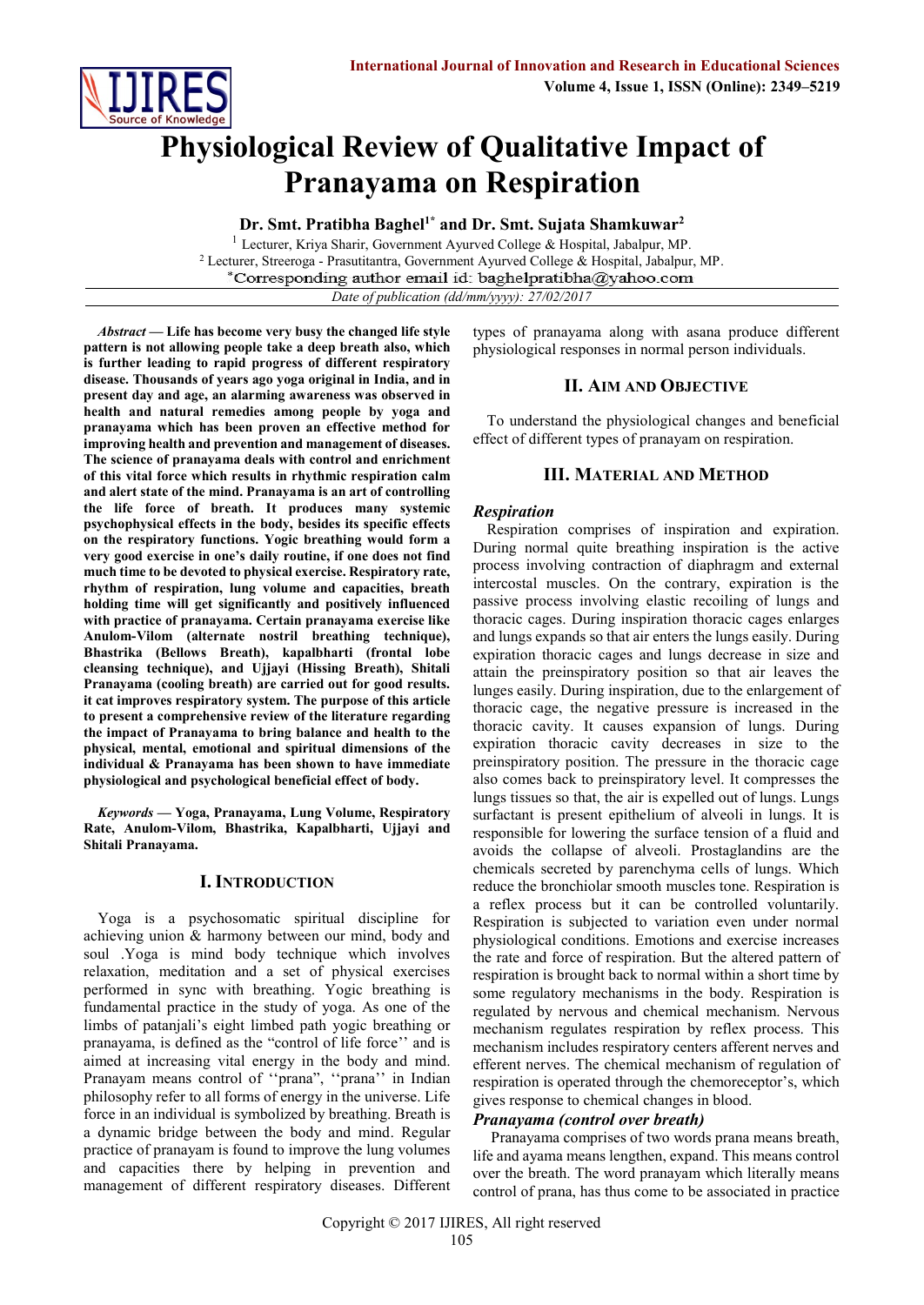

with control of act of respiration. Every living being is invariably observed to respire air (pran vayu) in and out of its body, throughout its life. Pranayama (yogic breathing) is control pran-vayu and enhance the longevity of life. Pranayama has three components puraka (inrpiration), kumbhaka (with holding breath /retention )and recaka (expiration) Many intricate posture techniques of yogic breathing and mudras ,bandha are describing in hatha-yoga. Further pranyama is subdivided into 8 types like suryabhedana and ujjayi (Hissing breath) sitkari, sitali (cooling breath) , bhastrika(bellows breath)bhramari, Murcha and plavini. Another type of pranayam like anulom vilom (alternate nostril breathing technique) and kapalbhati (frontal lobe cleansing technique).

# *Effect of Pranayam*

Pranayam has three components *Puraka, Kumbhaka and Recaka* 

*Puraka (Inspiration):* During inrpiration the heart rate is slowed, with slower rate the resting period of the heart ,the diastole is prolonged heart muscles receive more rest but the cavities of heart are filled with blood. During next contraction (systole), more blood is pushed into circulation with a better force, thus improve general circulation.

*Kumbhaka(breath retention ):* During kumbhaka fresh air does not enter circulation, leading to lowered oxygen tension in blood. Thus some of the dormant capillaries a lying in collapsed state open up The cerebral anoxia leads to cerebral vasodilatation and circulation improves. Kumbhaka stops vital body rhythms and affects the brain waves control of the brain waves is the key to controlling all brain rhythms It also affects the body physiologically by causing the mental process to stop because of vacum created inside the body.

*Recaka(Expiration):* During Recaka the slow expiration involves conscious effort with the help of cerebral cortex of brain . These inhibitory impulses from cortex overflow the adjoining area of hypothalamus is concerned with emotions, and quieten this area. Thus producing soothing effect.

The effects of different type of pranayama are follows:-

- **Surya Bhedana Pranayama:** There pranayama aerates the lungs, removes phlegm, enhances lung compliance. There was significant increase in  $0<sub>2</sub>$ consumption (17%) systolic blood pressure (mean increase 9.4 mmHg) and significant decrease in digit pulse volume (45.7%) .
- **Ujjayi pranayama (Hissing breath): U**ijjayi or psychic breath increases the pressure of air in the lungs and expands the effective use of lungs. It increases  $0_2$  transfer in lungs enhances blood flow throughout the body while the body is in a relaxed state. The contraction of throat caused by uijjayi affects the carotid sinuses which regulate blood pressure in arteries. Uijjayi exerts a slight pressure on the carotid sinuses which over time lowers the blood pressure which leads to reduced tension and slows the thought processes of the mind. This type of technique can open the alveoli in lungs thus allowing the lungs to absorb more  $0<sub>2</sub>$ . It improves the lung

capacities, removes the excess of Kapha & Soothens the nerves.

- **Sitkari Pranayama:** The proper practice of Sitkari pranayama makes one beautiful like Kamadeva . Practice destroys appetite thirst, sleep, laziness .It enhances body strength & destroys all complications.
- **Shitali Pranayama ( Cooling breath):** This breathing technique provides a cooling effect in the body.
- **Bhastrika Pranayama (Bellows breath):** It is type of pranayama where in fast breathing is employed. This pranayama can also improve the lung capacity and can make the respiratory system strong and efficient. In Bhastrika, diaphragm the principle respiratory muscle is exercised which renews the residual air in the lungs .It is a process of hyperventilation, thus produce slight alkalosis leading to soothing effect in respiratory center. Rapid exchanges of gases at cellular level remove accumulated toxins and re energies the cells. It helps to expel the excess mucous.
- **Bhramari Pranayama:** Regular Practice of this pranayama relieves stress, tensions, anxiety and blood perssure . It is also beneficial for voice throat ailments.
- **Murcha Pranayama:** This pranayama beneficial excellent preparation for meditation helps to in draw the mind .It alleviates anxiety, tension, anger, neurosis and raises the level of prana.

 **Palavani Pranayama:** It enhances the capacity to swim.

 **Kapal-Bharti (Frantal lobe cleansining technique) -** In Kapalbhati, the nostrils get flared up and the air is expelled get pushed through the nose. The constant pushes can improve the efficiency of the muscles that are involved in breathing. It can also remove the impurities from breathing tube. It increases the breath control, stretching it to the unit and dramatically affects the  $CO<sub>2</sub>$ , chemical, acid and alkalis in the blood.

# **IV. DISCUSSION**

Pranayama involves manipulation of breath movement and the breath is a dynamic bridge between body and mind . The psychosomatic effects of different pranayama are believed to derive from difference in duration of phases of the breathing cycle, tidal volume and other factors including the use of mouth , nostrils and constriction of the laryngeal muscles and position of the glottis . In all the pranayam procedure will reduce is the rate of respiration but lung volumes and capacities will increase depending on the regularity of practice. Regular practice of pranayam improve muscle strength & flexibility due to work hypertrophy. It increases thoracic- pulmonary compliances by more efficient use of diaphragmatic and abdominal muscles. Pranayam cleansing of air way secretions thereby decreasing the resistance to the air flow which will aid in full & free utility of alveoli. Pranayam act as a major